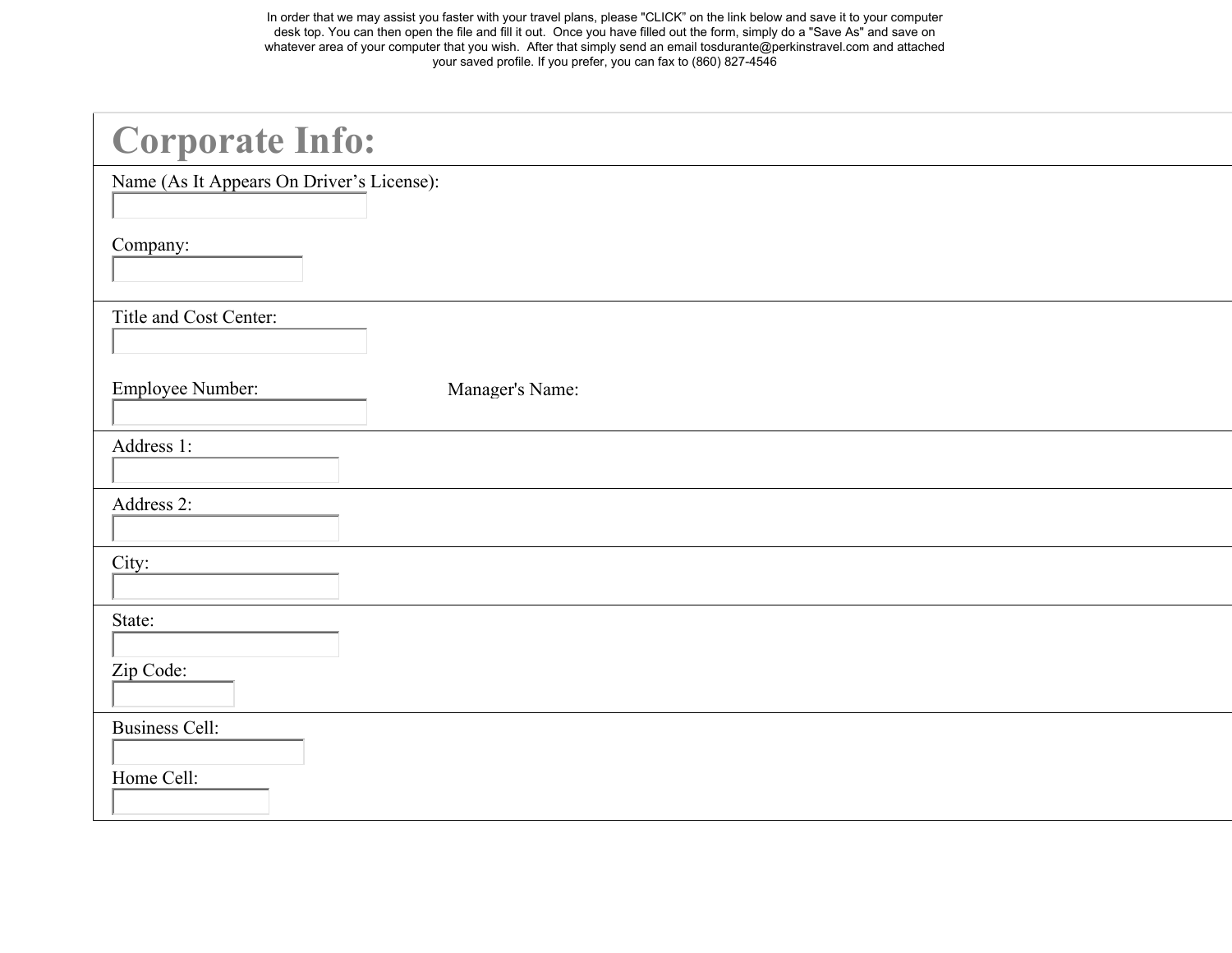| Email Address:<br>Assistant / Travel Coordinator: |
|---------------------------------------------------|
| <b>Assistant Email Address:</b>                   |
|                                                   |
| <b>Personal Info:</b>                             |
| Home Address:                                     |
| City:                                             |
| State:                                            |
| Zip:                                              |
| Date of Birth:<br>Home Phone:                     |
| <b>Emergency Contact:</b>                         |
| Gender:                                           |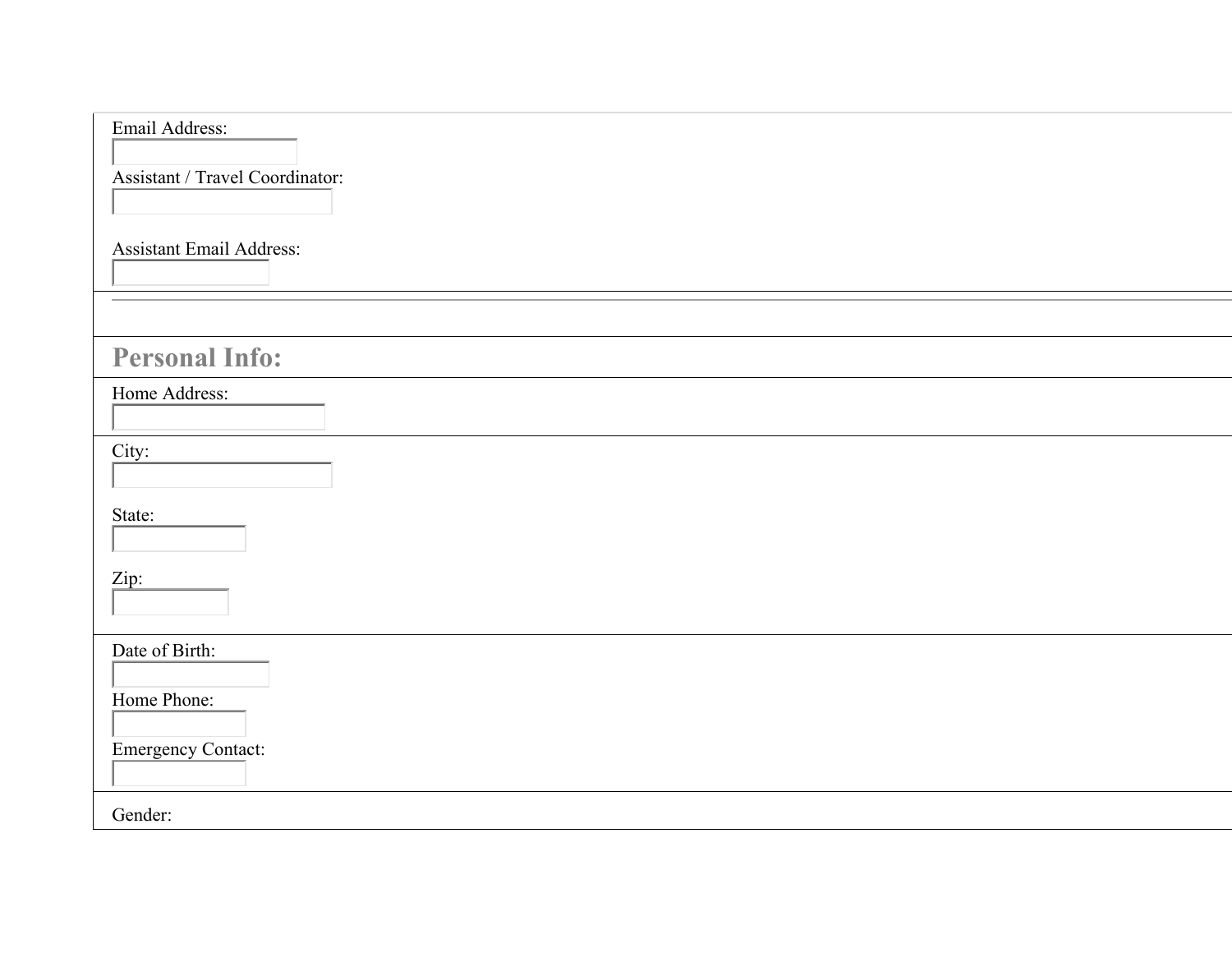| Male<br>Redress Number (optional):<br>Known Traveler Number:<br><b>Global Entry Number:</b> |                       |               |
|---------------------------------------------------------------------------------------------|-----------------------|---------------|
| <b>Airline Preference:</b>                                                                  |                       |               |
| Airline                                                                                     | Frequent Flyer Number | <b>Status</b> |
|                                                                                             |                       |               |
|                                                                                             |                       |               |
|                                                                                             |                       |               |
|                                                                                             |                       |               |
|                                                                                             |                       |               |
|                                                                                             |                       |               |
| <b>Seating Preference:</b>                                                                  |                       |               |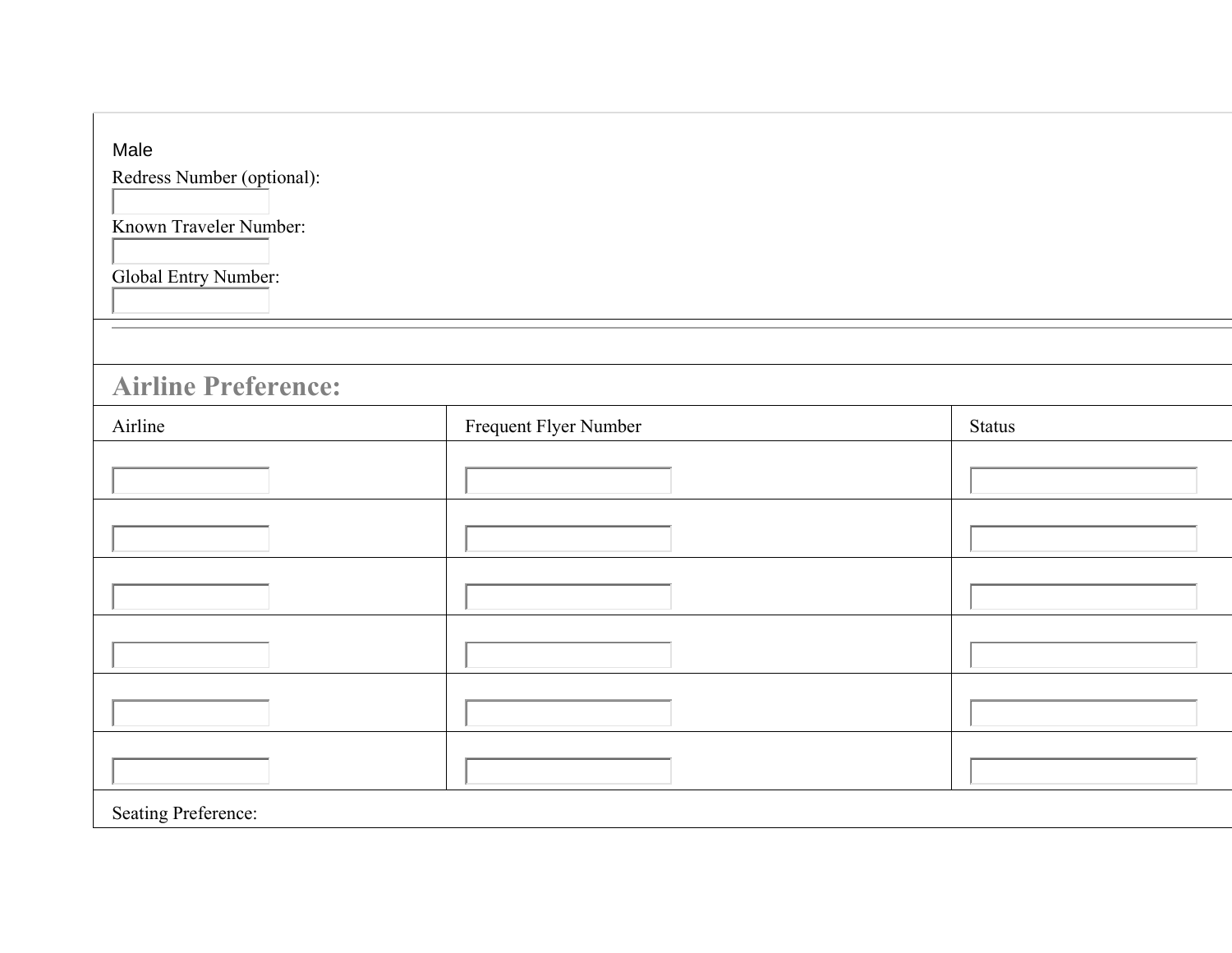| Aisle                                                                      |                        |                                   |  |  |
|----------------------------------------------------------------------------|------------------------|-----------------------------------|--|--|
| Comments?                                                                  |                        |                                   |  |  |
| Are there any carriers you feel strongly about avoiding?<br>$\blacksquare$ |                        |                                   |  |  |
| Comments?                                                                  |                        |                                   |  |  |
| Are you comfortable<br>with commuter, turbo-prop equipment?<br>Yes         |                        |                                   |  |  |
| Would you like us to order special meals for you?<br>No<br>Comments?       |                        |                                   |  |  |
|                                                                            |                        |                                   |  |  |
| <b>Hotel Preferences</b>                                                   |                        |                                   |  |  |
| Hotel                                                                      | Club Membership Number |                                   |  |  |
|                                                                            |                        | Request non-smoking rooms?<br>Yes |  |  |
|                                                                            |                        | Room Type?<br>Double              |  |  |
|                                                                            |                        | Other Rqst?                       |  |  |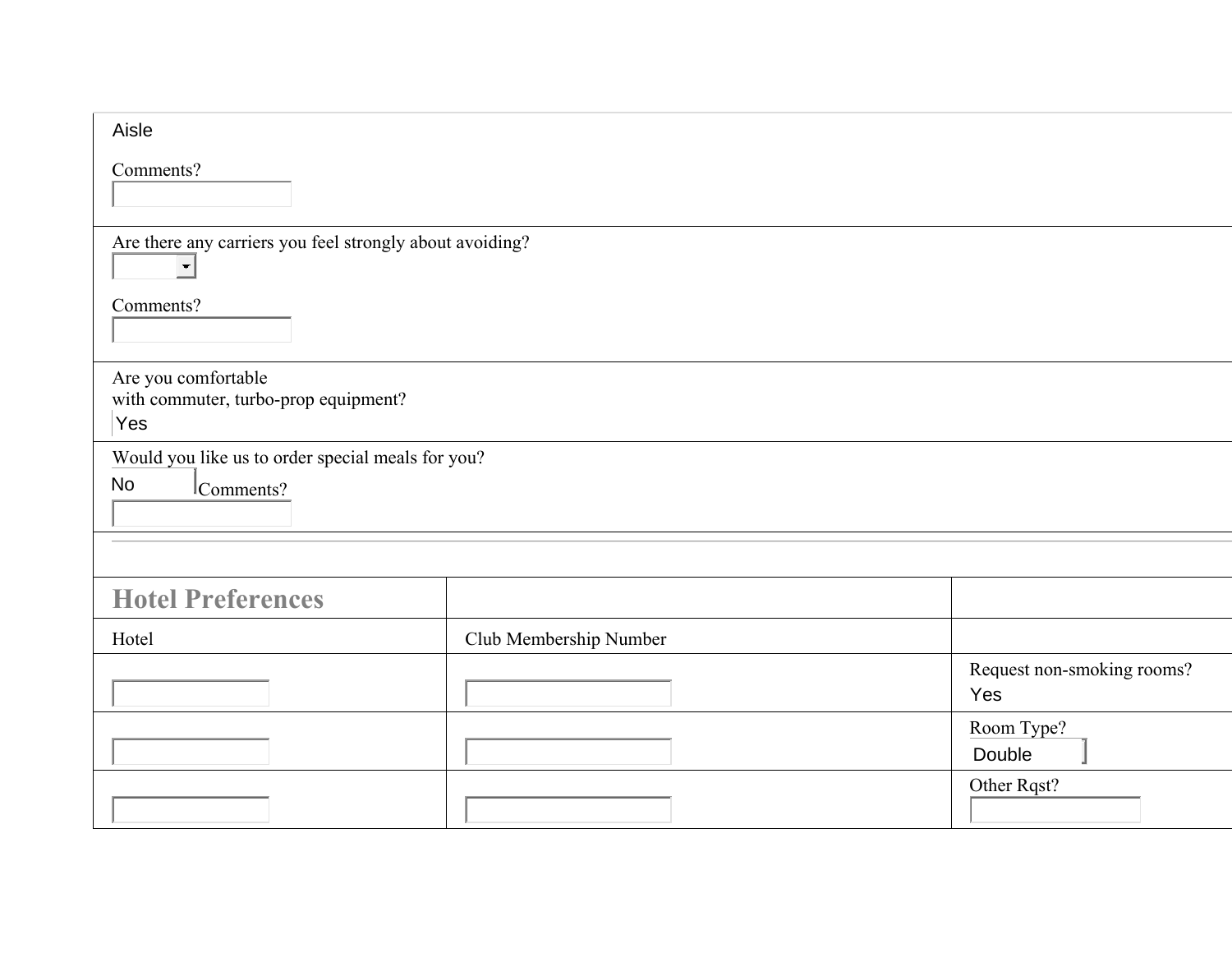| <b>Car Preferences</b>                             |                                                                                |                                 |
|----------------------------------------------------|--------------------------------------------------------------------------------|---------------------------------|
| Car Vendor                                         | Membership Number                                                              |                                 |
|                                                    |                                                                                | Request non-smoking car?<br>Yes |
|                                                    |                                                                                | Car Size?<br>Compact            |
|                                                    |                                                                                | Other Rqst?                     |
|                                                    |                                                                                |                                 |
| <b>Discounts</b>                                   |                                                                                |                                 |
| Please advise if you<br>N/A                        | qualify for any discounts (i.e. Senior Citizen, AARP, AAA, Student, Military): |                                 |
|                                                    |                                                                                |                                 |
| <b>International</b><br><b>Travel</b>              |                                                                                |                                 |
| Passport Number:<br>Expiration:<br>Place of Issue: |                                                                                |                                 |